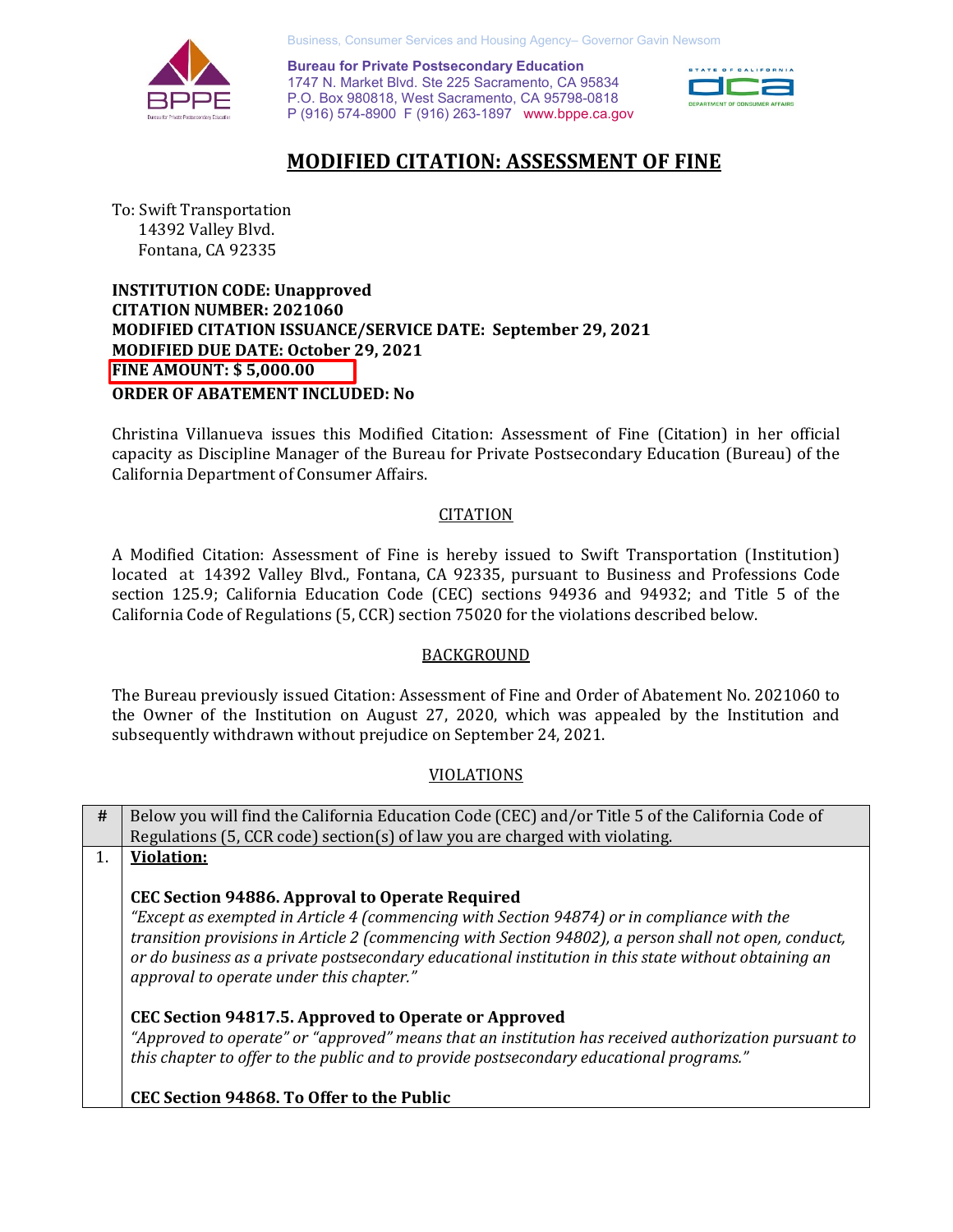*"To offer to the public" means to advertise, publicize, solicit, or recruit."* 

### **CEC Section 94869. To Operate**

 *"To operate" means to establish, keep, or maintain any facility or location in this state where, or from which, or through which, postsecondary educational programs are provided."* 

On August 11, 2016, the Bureau received an Application for Verification Status from the Institution.

 On September 2016, the Bureau denied the Institution's Application for Verification of Exempt Status.

 On July 31, 2019, the Bureau received a complaint alleging that the Institution was charging \$[6,000.00](https://6,000.00) in tuition and operating without Bureau approval.

 On August 8, 2019, Bureau staff contacted the Institution and the Institution staff confirmed that the Institution charges [\\$6,000.00](https://6,000.00) in tuition once the student passes a Commercial Truck Driving course administered through a third-party school, Truck Driving Academy (TDA), obtains a CDL Class A License, and starts to work for the Institution. Tuition is taken from the student's paycheck once employed by the Institution. The Institution also confirmed that students sign a Tuition Finance Agreement.

 On August 22, 2019, Institution staff stated that students are given certificates created by TDA once the students have paid all the Institution's tuition and/or housing fees.

 On August 27, 2019, Bureau staff found that Institution pays TDA [\\$1,100.00](https://1,100.00) for every student that completes the Commercial Truck Driving course and obtains a CDL Class A License.

 The Institution enters students into enrollment agreements, collects tuition in the amount \$[6,000.00](https://6,000.00) or more, and pays for students to attend a third-party school. The Institution is operating as a private postsecondary educational institution and does not qualify for an exemption under CEC section 94874.

### **Order of Abatement:**

 The Bureau orders that the Institution cease to operate as a private postsecondary educational institution, unless the Institution qualifies for an exemption under CEC section 94874. The Institution must discontinue recruiting or enrolling students and cease all instructional services and advertising in any form or type of media, including<https://careers.swifttrans.com>, and any other websites not identified here that are associated with the Institution, until such time as an approval to operate is obtained from the Bureau. The Institution must disconnect all telephone service numbers including, but not limited to, (909) 637-9195, that are associated with the Institution until such time as an approval to operate is obtained from the Bureau. To comply with the Order of Abatement the Institution must submit a school closure plan to the Bureau pursuant to California Education Code section 94926. The Institution must provide a roster of each student currently enrolled at the Institution. The roster must include the names of the students, their contact information (including phone number, email address, and physical address), the programs in which they are enrolled, the amount paid for the programs.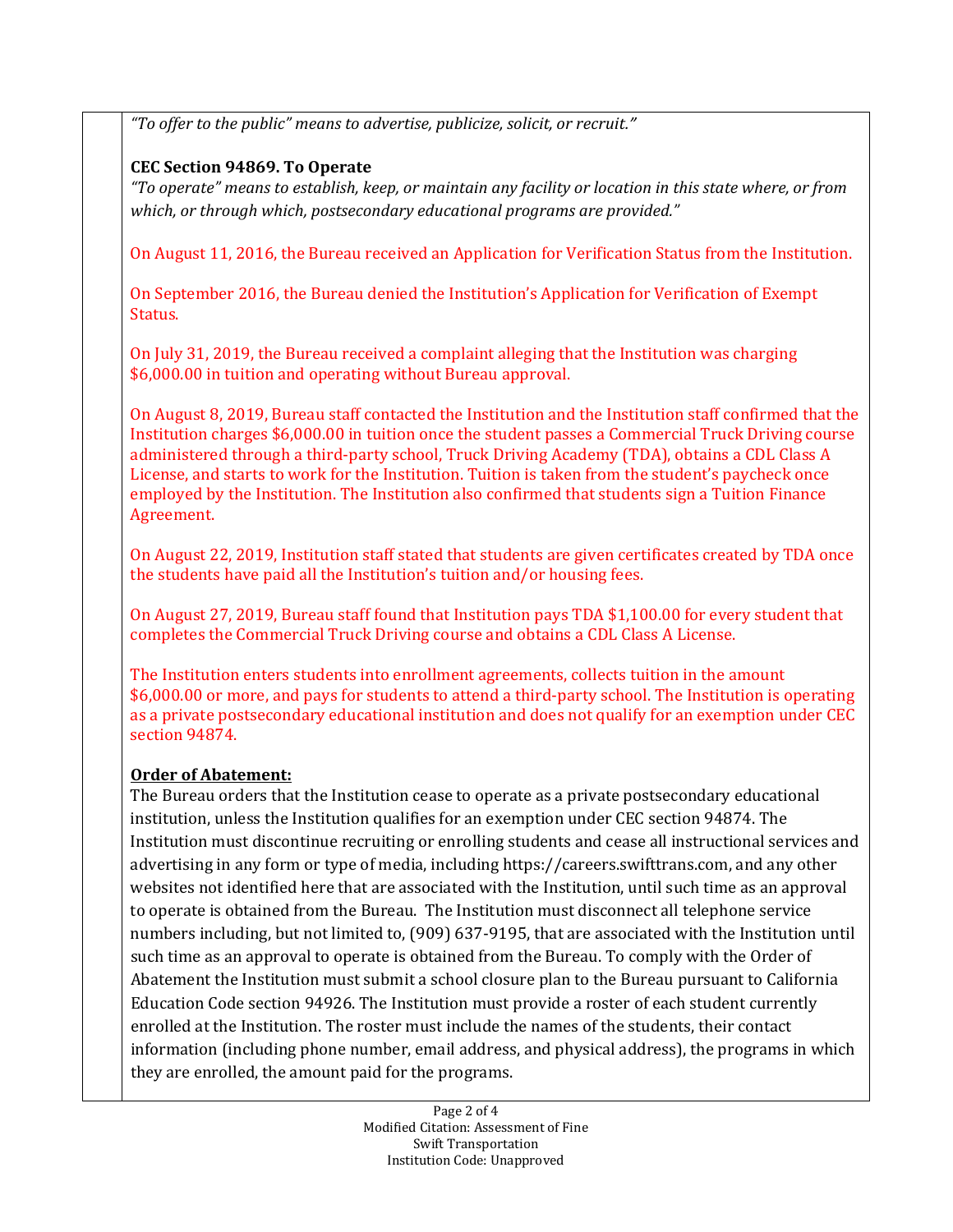**Modified Order of Abatement:** For the purpose of resolving the Citation without the expense and uncertainty of further proceedings, and without admitting to the violation of CEC section 94886, Swift Transportation agrees that the Bureau could establish a factual basis for the allegation that it offered a commercial truck driving course to the public, as defined by CEC section 94868.

 **Reason for Modification:** New substantive facts were presented through the appeal process. The Order of Abatement has been satisfied.

#### **Assessment of Fine**

The fine for this violation is <u>\$50,000.00</u>

The Administrative Fine has been modified from \$50,000.00 to \$5,000.00

 **TOTAL MODIFIED ADMINISTRATIVE FINE DUE: \$5,000.00** 

# ASSESSMENT OF A FINE

 In accordance with CEC section 94936; and 5, CCR sections 75020 and 75030, the Bureau hereby orders this assessment of fine in the amount of **[\\$5,000.00](https://5,000.00)** for the violations described above.  **Payment must be made to the Bureau by October 29, 2021.** 

# PAYMENT OF ADMINISTRATIVE FINE

### **The Institution shall pay the civil penalty in the amount of [\\$5,000.00](https://5,000.00) by way of cashiers' check or money order. The payment shall be mailed to:**

 Gabriella Perez, Discipline Citation Program Bureau for Private Postsecondary Education 1747 N. Market Blvd., Suite 225 Sacramento, CA 95834

#### **The civil penalty must be paid to the Bureau by October 29, 2021. Payment of an administrative citation is not an admission of guilt or liability.**

 The Institution gives up the right to an administrative hearing and all other rights accorded by the California Administrative Procedure Act and other applicable laws. The Institution's failure to pay the Modified Citation civil penalty pursuant to the terms of this settlement will result in this matter being referred to collection and will result in the full original penalty being imposed and due in full. The Bureau for Private Postsecondary Education may file an Amended Modified Citation for the failure of conditions required of the Institution.

### CONTACT INFORMATION

contact Gabriella Perez, Citation Analyst, at (916) 574-8969 or <u>Gabriella.Perez@dca.ca.gov</u>. If you have any questions regarding this Modified Citation, or desire further information, please

> J Page 3 of 4 Modified Citation: Assessment of Fine Swift Transportation Institution Code: Unapproved